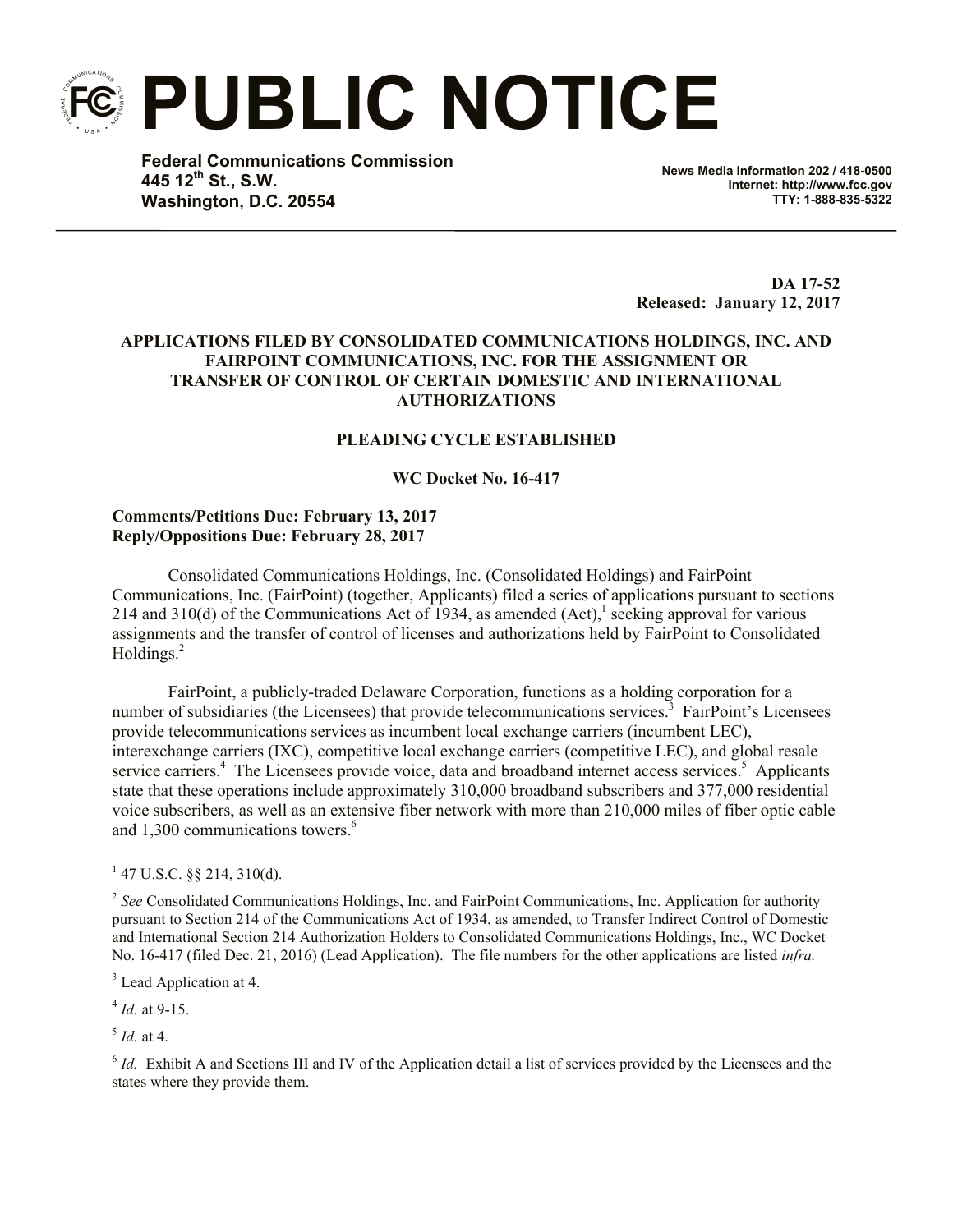Consolidated Holdings, a publicly-traded Delaware corporation, provides a variety of telecommunications services through its subsidiaries including local and long-distance telephone services and high-speed broadband Internet access services. <sup>7</sup> Consolidated Holdings' operating companies include both incumbent LECs and competitive LECs serving approximately 219,000 residential broadband connections, 409,000 business broadband connections, 189,000 residential voice lines, and 269,000 business voice lines in 11 states.<sup>8</sup> The Applicants state that, post-consummation, no person or entity will hold a ten percent or greater interest in Consolidated Holdings.<sup>9</sup>

On December 3, 2016, FairPoint and Consolidated Holdings entered into the Agreement and Plan of Merger (Agreement).<sup>10</sup> Pursuant to the terms of the Agreement, Consolidated Holdings through Falcon Merger Sub (Merger Sub) will acquire all of the outstanding equity interests in FairPoint in exchange for Consolidated Holdings stock valued at approximately \$1.5 billion.<sup>11</sup> Specifically, Merger Sub will merge with and into FairPoint, whereupon the separate existence of Merger Sub will cease and FairPoint will be the surviving corporation.<sup>12</sup> Upon completion of the transaction, Consolidated Holdings will contribute all of the equity interest in FairPoint to its direct, wholly owned subsidiary, Consolidated Communications, Inc. (CCI), so that FairPoint will be a direct, wholly owned subsidiary of CCI.<sup>13</sup> As a result, all of FairPoint's Licensees will become indirect subsidiaries of Consolidated Holdings.<sup>14</sup>

The Applicants state that the proposed transaction is in the public interest. The Applicants assert that FairPoint and Consolidated Holdings do not compete with each other in any service territory, as their service areas do not overlap and are not adjacent.<sup>15</sup> The Applicants further state that FairPoint's customers will not experience any immediate changes in services, rates, terms, or conditions of service.<sup>16</sup> The Applicants contend that Consolidated Holdings' previous experience with integrating, improving, and upgrading broadband networks of incumbent LECs will continue with FairPoint.<sup>17</sup> They maintain that the Applicants' focus on deployment and maintenance of advanced telecommunications networks will improve service for all subscribers, including in rural areas.<sup>18</sup> Further, the Applicants maintain that

l

 $^{10}$  *Id.* at 5.

<sup>11</sup> *Id.*

 $12$  *Id.* 

<sup>13</sup> *Id.*

<sup>7</sup> *Id.* at 3.

<sup>8</sup> *Id.* at 3, 6.

 $9$  *Id.* at 12. Applicants state that at present, the following entities own or control ten percent or more of Consolidated Holdings' stock: BlackRock Institutional Trust Company, BlackRock Inc., and The Vanguard Group Inc. *Id.* at 2-3.

<sup>&</sup>lt;sup>14</sup> *Id.* at 5. Applicants state that, after consummation, Bob Udell, the current President and Chief Executive Officer of Consolidated Holdings, will continue to serve as President and CEO of the combined company. One director from the FairPoint Board of Directors will join the Board of Directors of Consolidated Holdings, which will expand from 8 to 9 directors. *Id.*

<sup>15</sup> *Id.* at Exhibit C, pages 10-12.

<sup>16</sup> *Id*. at Exhibit C, page 5.

<sup>&</sup>lt;sup>17</sup> *Id.* at Exhibit C, page 3.

<sup>18</sup> *Id*. at Exhibit C, pages 2-4.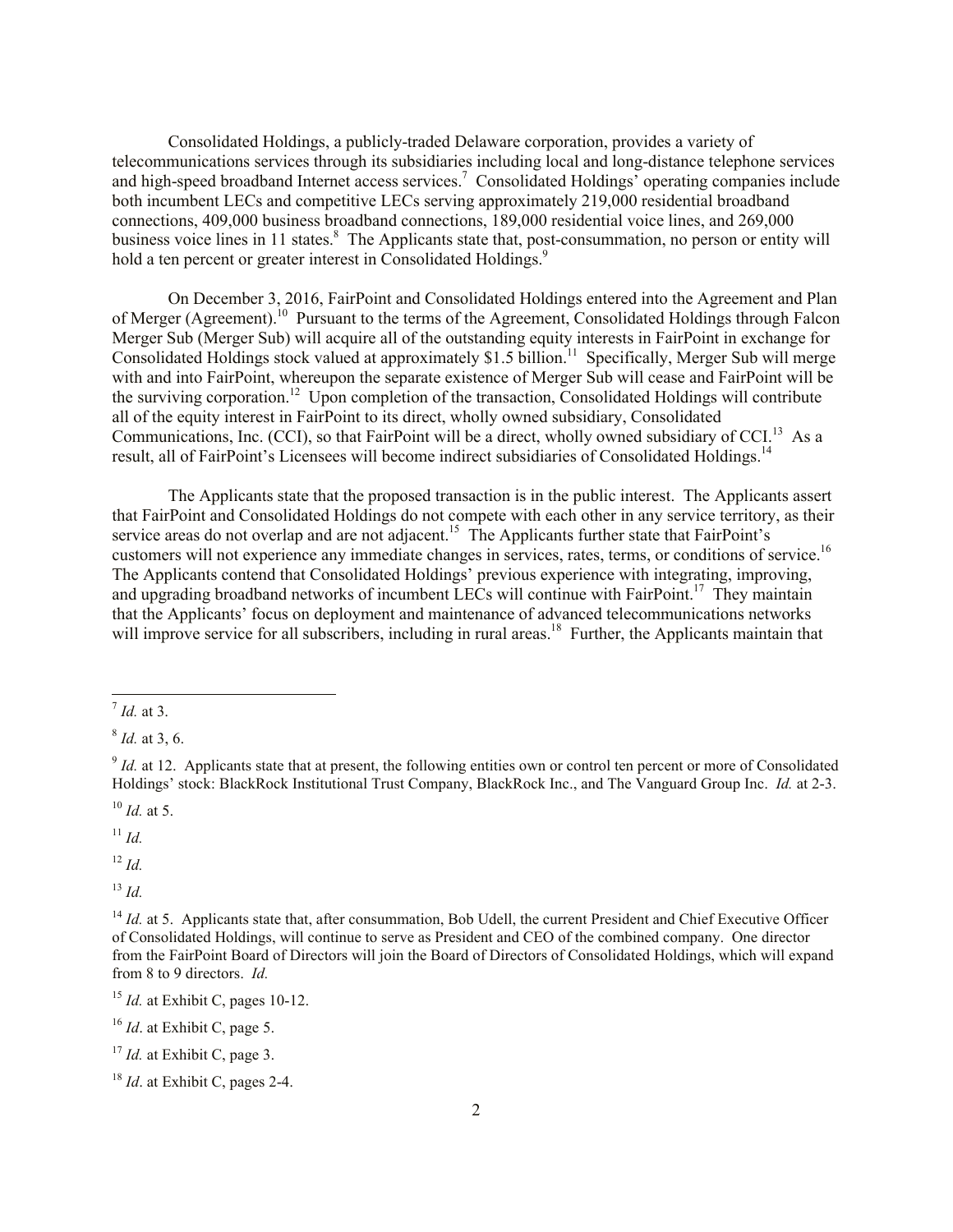the consolidated company will improve broadband and speed for all subscribers, specifically those subscribers served by incumbent  $\text{LECs.}^{19}$ 

### **Request for Waiver of Section 61.41(c)(2) of the Commission's Rules**

The Applicants have received prior waivers of section  $61.41(c)(2)$  of the Commission's rules, sometimes referred to as the "all-or-nothing rule," with respect to their incumbent LEC rate-of-return operations, and request a waiver of this rule to be granted to the newly consolidated operations.<sup>20</sup> According to the Applicants, this waiver of section  $61.41(c)(2)$  would allow the operating entities of the Applicants to maintain the *status quo*, and continue to be regulated pursuant to rate-of return regulation with regard to tariffing and price regulation while being treated as price cap companies for Connect America Fund purposes.<sup>21</sup> The Applicants submit that the waiver is merited to prevent disruption of the daily operations of the companies.<sup>22</sup> The Applicants state that requiring the operating companies to transition from rate-of-return to price cap regulation while managing the other compensation transitions that the Commission requires would be disruptive and costly with no clear public interest benefit.<sup>23</sup>

### **SECTION 214 AUTHORIZATIONS**

#### **A. International**

The application for consent to the transfer of control of certain international section 214 authorizations from FairPoint to Consolidated Holdings has been assigned the file numbers listed below.

| <b>File Number</b>     | <b>Authorization Holder</b>            | <b>Authorization Number</b> |
|------------------------|----------------------------------------|-----------------------------|
| ITC-T/C-20161220-00361 | Chautauqua & Erie Communications, Inc. | ITC-214-19940509-00155      |
| ITC-T/C-20161220-00376 | St. Joe Communications, Inc.           | ITC-214-19950920-00045      |
| ITC-T/C-20161220-00359 | The El Paso Long Distance Company      | ITC-214-19960626-00271      |
| ITC-T/C-20161220-00362 | C-R Long Distance, Inc.                | ITC-214-19960404-00139      |
| ITC-T/C-20161220-00373 | ST Long Distance, Inc.                 | ITC-214-19961118-00578      |
| ITC-T/C-20161220-00366 | Germantown Long Distance Company       | ITC-214-19970113-00018      |
| ITC-T/C-20161220-00374 | Taconic TelCom Corp.                   | ITC-214-19970219-00095      |
| ITC-T/C-20161220-00357 | Berkshire Cable Corp.                  | ITC-214-19970416-00213      |
| ITC-T/C-20161220-00360 | BE Mobile Communications, Inc.         | ITC-214-19970710-00391      |
| ITC-T/C-20161220-00367 | FairPoint Carrier Services, Inc.       | ITC-214-19980610-00403      |
| ITC-T/C-20161220-00365 | Elltel Long Distance Corp.             | ITC-214-19981228-00891      |
| ITC-T/C-20161220-00371 | Quality One Technologies, Inc.         | ITC-214-19990713-00464      |
| ITC-T/C-20161220-00362 | C-R Long Distance, Inc.                | ITC-214-20000320-00156      |

<sup>19</sup> *Id.* at Exhibit C, pages 4-10.

<sup>23</sup> *Id.* at 15.

l

<sup>&</sup>lt;sup>20</sup> *Id.* at Exhibit C, pages 13-15. Section 61.41(c)(2) of the Commission's rules requires that a telephone company or group of telephone companies that become affiliated with a price cap carrier by merger, acquisition or similar transaction "shall become subject to price cap regulation no later than one year following the effective date" of the transaction. 47 CFR  $\S$  61.41(c)(2).

<sup>&</sup>lt;sup>21</sup> Lead Application at Exhibit C, page 14.

 $^{22}$  *Id.* at Exhibit C, pages 14-15.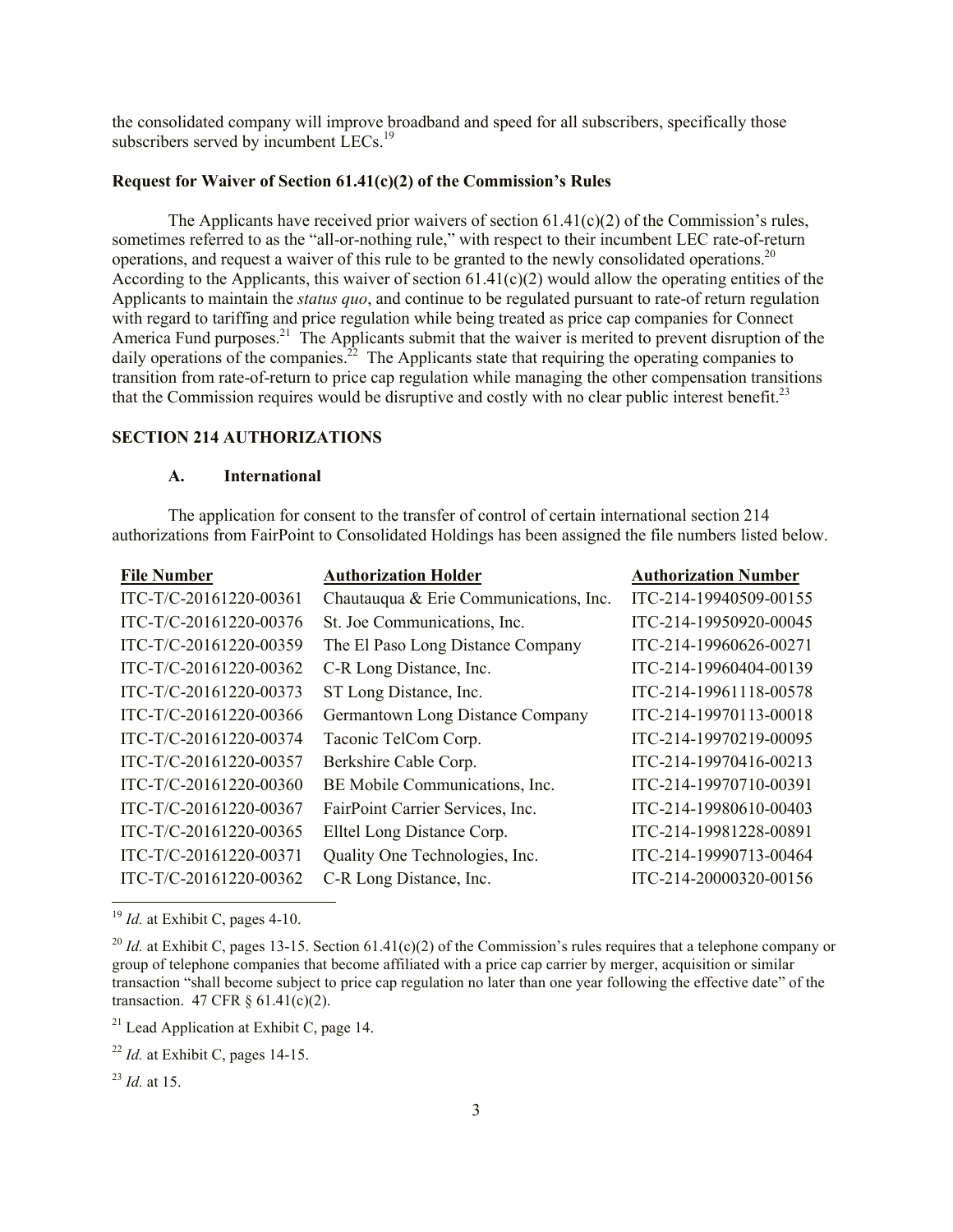| ITC-T/C-20161220-00372 | Orwell Communications, Inc.                                     | ITC-214-20001019-00628 |
|------------------------|-----------------------------------------------------------------|------------------------|
| ITC-T/C-20161220-00374 | People Mutual Long Distance Company                             | ITC-214-20001207-00717 |
| ITC-T/C-20161220-00368 | GTC, Inc.                                                       | ITC-214-20011019-00531 |
| ITC-T/C-20161220-00370 | Marianna Tel., Inc.                                             | ITC-214-20011025-00599 |
| ITC-T/C-20161220-00358 | UI Long Distance, Inc.                                          | ITC-214-20030206-00049 |
| ITC-T/C-20161220-00369 | Northern New England Telephone<br>Operations LLC                | ITC-214-20030516-00243 |
| ITC-T/C-20161220-00363 | Comerco, Inc.                                                   | ITC-214-20030521-00254 |
| ITC-T/C-20161220-00364 | <b>Enhanced Communications of Northern</b><br>New England, Inc. | ITC-214-20070206-00437 |

### **B. Domestic**

The Applicants request transfer of control of domestic section 214 authority in connection with the proposed transaction.<sup>24</sup> In light of the complexity and number of license transfers contemplated by the Application and the associated public interest review, the domestic transfer of control applications are not subject to streamlined treatment.<sup>25</sup>

### **WIRELESS AUTHORIZATIONS**

| <b>File Number</b> | <b>Authorization Holder</b>                   | <b>Lead Call Sign</b> |
|--------------------|-----------------------------------------------|-----------------------|
| 0007597973         | Northern New England Telephone Operations LLC | WBB246                |
| 0007600311         | Ellensburg Telephone Company                  | <b>WBA948</b>         |
| 0007600313         | Telephone Operating Company of Vermont LLC    | WQJB443               |
| 0007600316         | FairPoint Communications, Inc.                | WQIM469               |

# **GENERAL INFORMATION**

The applications referenced herein have been found, upon initial review, to be acceptable for filing. The Commission reserves the right to return any application if, upon further examination, it is determined to be defective and not in conformance with the Commission's rules and policies. Interested parties may file comments **on or before** February 13, 2017**,** and reply comments **on or before February 28, 2017.**

Pursuant to sections 1.415 and 1.419 of the Commission's rules, 47 CFR §§ 1.415, 1.419, interested parties may file comments and reply comments on or before the dates indicated on the first page of this document. Comments may be filed using the Commission's Electronic Comment Filing System (ECFS). *See Electronic Filing of Documents in Rulemaking Proceedings*, 63 FR 24121 (1998).

 Electronic Filers: Comments may be filed electronically using the Internet by accessing the ECFS: http://apps.fcc.gov/ecfs/.

l

<sup>24</sup> *See Id.* at Exhibit A.

<sup>25</sup> *See* 47 C.F.R. § 63.03(c)(1).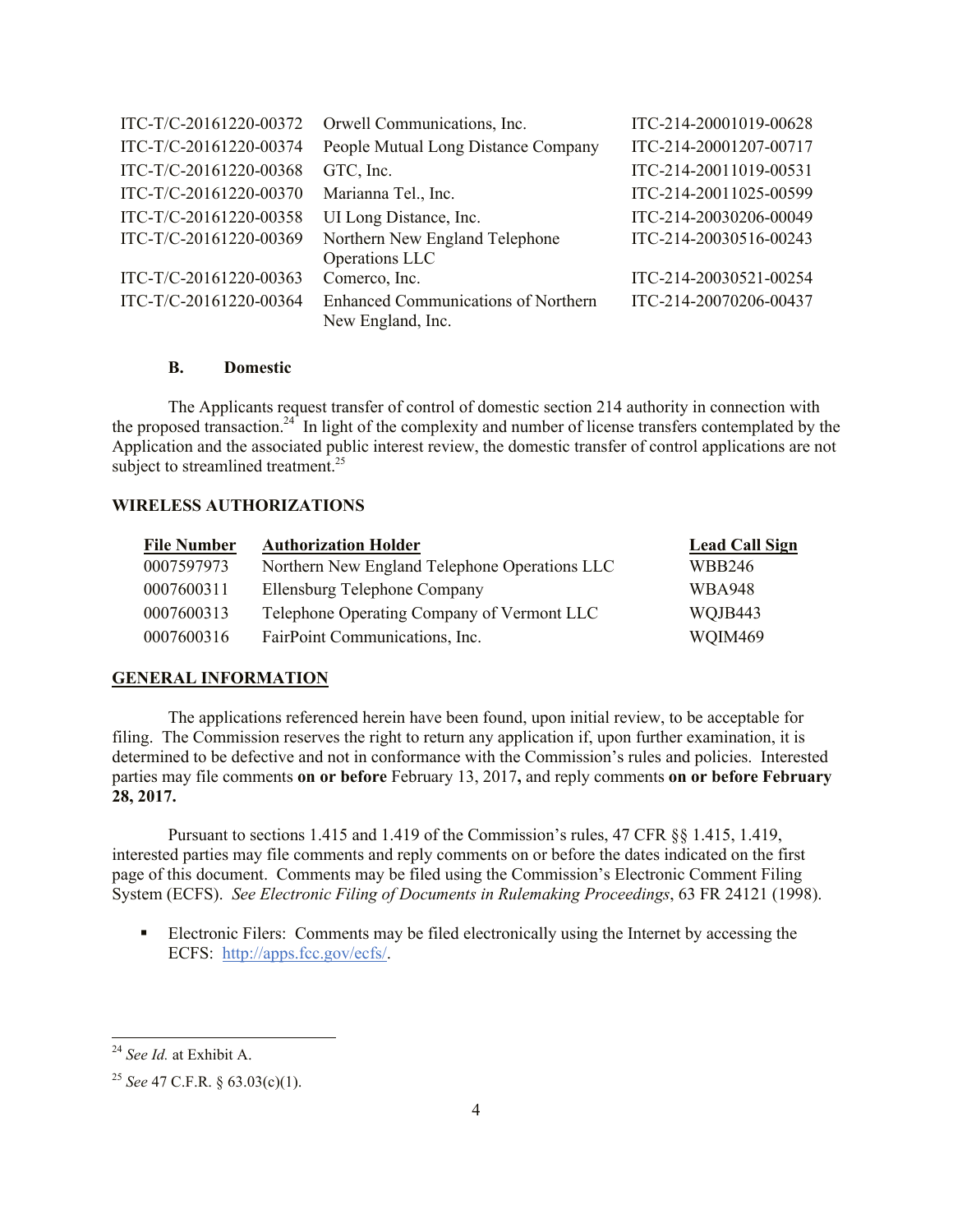Paper Filers: Parties who choose to file by paper must file an original and one copy of each filing. If more than one docket or rulemaking number appears in the caption of this proceeding, filers must submit two additional copies for each additional docket or rulemaking number.

Filings can be sent by hand or messenger delivery, by commercial overnight courier, or by firstclass or overnight U.S. Postal Service mail. All filings must be addressed to the Commission's Secretary, Office of the Secretary, Federal Communications Commission.

- All hand-delivered or messenger-delivered paper filings for the Commission's Secretary must be delivered to FCC Headquarters at  $445 \times 12^{th}$  St., SW, Room TW-A325, Washington, DC 20554. The filing hours are 8:00 a.m. to 7:00 p.m. All hand deliveries must be held together with rubber bands or fasteners. Any envelopes and boxes must be disposed of before entering the building.
- Commercial overnight mail (other than U.S. Postal Service Express Mail and Priority Mail) must be sent to 9300 East Hampton Drive, Capitol Heights, MD 20743.
- $\blacksquare$  U.S. Postal Service first-class, Express, and Priority mail must be addressed to 445 12<sup>th</sup> Street, SW, Washington DC 20554.

People with Disabilities: To request materials in accessible formats for people with disabilities (braille, large print, electronic files, audio format), send an e-mail to  $fcc504@$ fcc.gov or call the Consumer & Governmental Affairs Bureau at 202-418-0530 (voice), 202-418-0432 (tty).

# **In addition, provide one copy of each pleading to each of the following**:

- 1) Dennis Johnson, Wireline Competition Bureau, dennis.johnson@fcc.gov;
- 2) David Krech, International Bureau, david.krech@fcc.gov;
- 3) Linda Ray, Wireless Telecommunications Bureau, linda.ray@fcc.gov;
- 4) Neil Dellar, Office of General Counsel, TransactionTeam@fcc.gov. mailto:

The proceeding in this Notice shall be treated as a "permit-but-disclose" proceeding in accordance with the Commission's *ex parte* rules.<sup>26</sup> Persons making *ex parte* presentations must file a copy of any written presentation or a memorandum summarizing any oral presentation within two business days after the presentation (unless a different deadline applicable to the Sunshine period applies). Persons making oral *ex parte* presentations are reminded that memoranda summarizing the presentation must (1) list all persons attending or otherwise participating in the meeting at which the *ex parte*  presentation was made, and (2) summarize all data presented and arguments made during the presentation. If the presentation consisted in whole or in part of the presentation of data or arguments already reflected in the presenter's written comments, memoranda or other filings in the proceeding, the presenter may provide citations to such data or arguments in his or her prior comments, memoranda, or other filings (specifying the relevant page and/or paragraph numbers where such data or arguments can be found) in lieu of summarizing them in the memorandum. Documents shown or given to Commission staff during *ex parte* meetings are deemed to be written *ex parte* presentations and must be filed consistent with rule 1.1206(b), 47 C.F.R. § 1.1206(b). Participants in this proceeding should familiarize themselves with the Commission's *ex parte* rules.

 $\overline{a}$ 

<sup>26</sup> 47 C.F.R. §§ 1.1200 *et seq.*